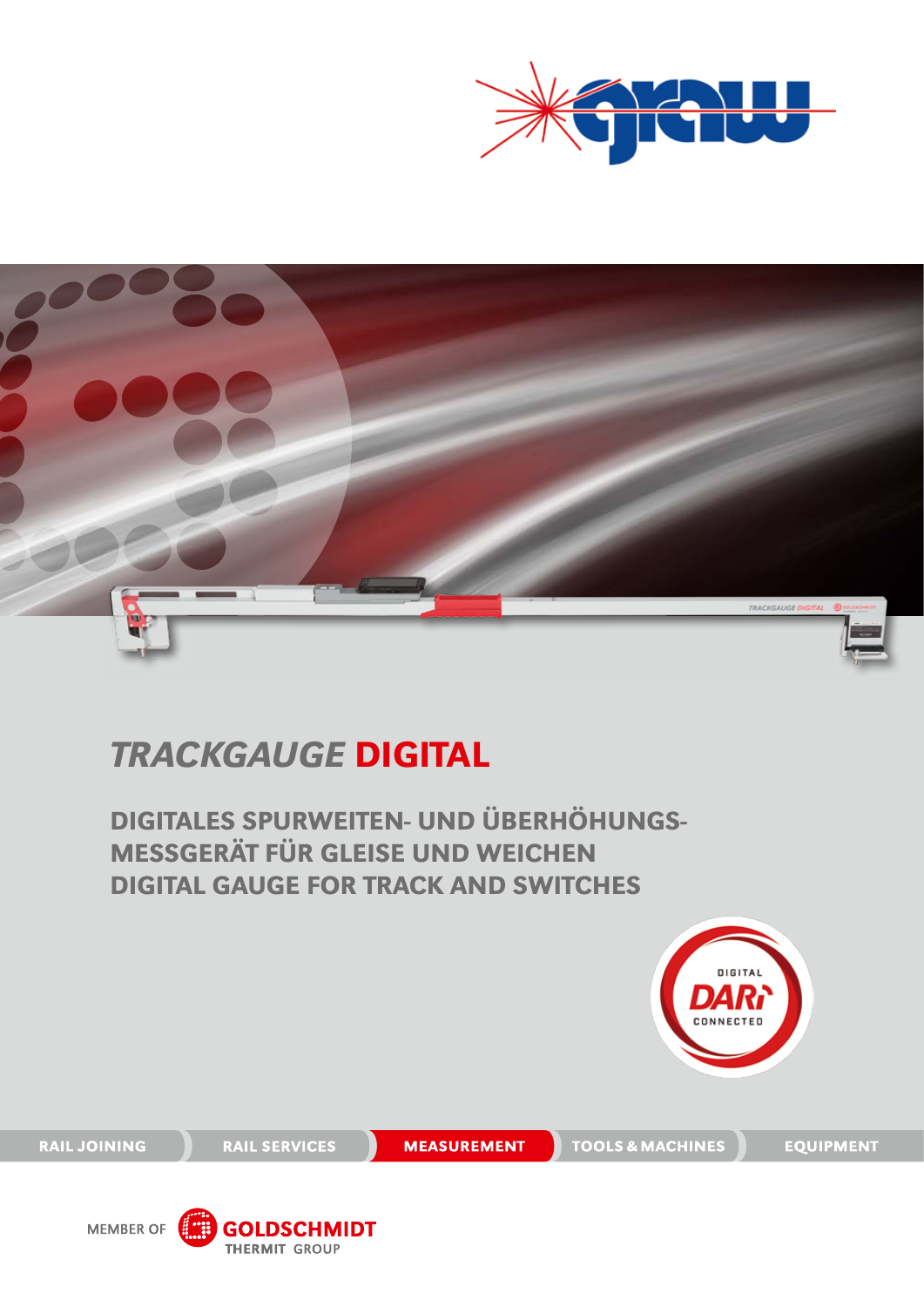## PRÄZISE UND ZUVERLÄSSIGE MESSDATEN

### PRECISE AND RELIABLE MEASUREMENT DATA

#### DIGITALE GLEIS- UND WEICHENVERMESSUNG

Das tragbare Messgerät TRACKGAUGE DIGITAL (TGD) überprüft die Gleis- und Weichengeometrie. Das Gerät ist leicht, zuverlässig, bedienerfreundlich und misst sehr präzise die Spurweite, die Überhöhung sowie Längs-und Querhöhenfehler. Die Bedienung erfolgt über eine Android Applikation auf dem Smartphone. Die Messdaten werden sofort angezeigt,

zusätzliche Informationen zur Infrastruktur, einschließlich die Ergebnisse der visuellen Inspektion, werden digital erfasst. Die Erstellung der Messprotokolle erfolgt auf dem Smartphone mit der GOLDSCHMIDT DIGITAL APP. Um die Daten auszuwerten und global verfügbar zu machen, werden die Messdaten direkt in unsere Datenbanklösung DARI® übertragen.

#### IHRE VORTEILE

- » Benutzerfreundliche Bedienung, Messprotokoll ist sofort im PDF-Format verfügbar
- » Zuverlässige Messdatenerfassung
- » Zusätzlich zu den Messergebnissen steht eine qualitative Beurteilung des Weichenzustands zur Verfügung
- » Reduzierter Transport- und Logistikaufwand und benutzerfreundliche Bedienung
- » Zuverlässige Messdaten unabhängig von der Umgebungstemperatur
- » Verfügbar für alle Spurweiten

#### DIGITAL TRACK AND SWITCH MEASUREMENT

The TRACKGAUGE DIGITAL (TGD) portable measuring device evaluates the track and switch geometry. The device is lightweight, reliable, easy-to-use, and measures very accurately the track gauge, the cant and horizontal and vertical irregularities, and also the left and right flangeways in switches, as well as check gauge values. It is operated by an application on the Android smartphone.

The measurement data is displayed immediately, additional information on the infrastructure, including the results of the visual inspection, is recorded in a digital format. The measurement reports are created on the smartphone by the GOLDSCHMIDT DIGITAL APP. The measurement data is uploaded directly to our database solution DARI® so the data can be analyzed and accessed globally.

#### YOUR BENEFITS

- » User-friendly operation and measurement reports available immediately in PDF format
- » Reliable measurement data acquisition and transfer
- » Qualitative assessment of switch conditions is available in addition to the measurement results
- » Reduced transportation and logistical workload and user-friendly operation
- » Reliable measurement data regardless of the actual ambient temperature
- » Available for all track gauges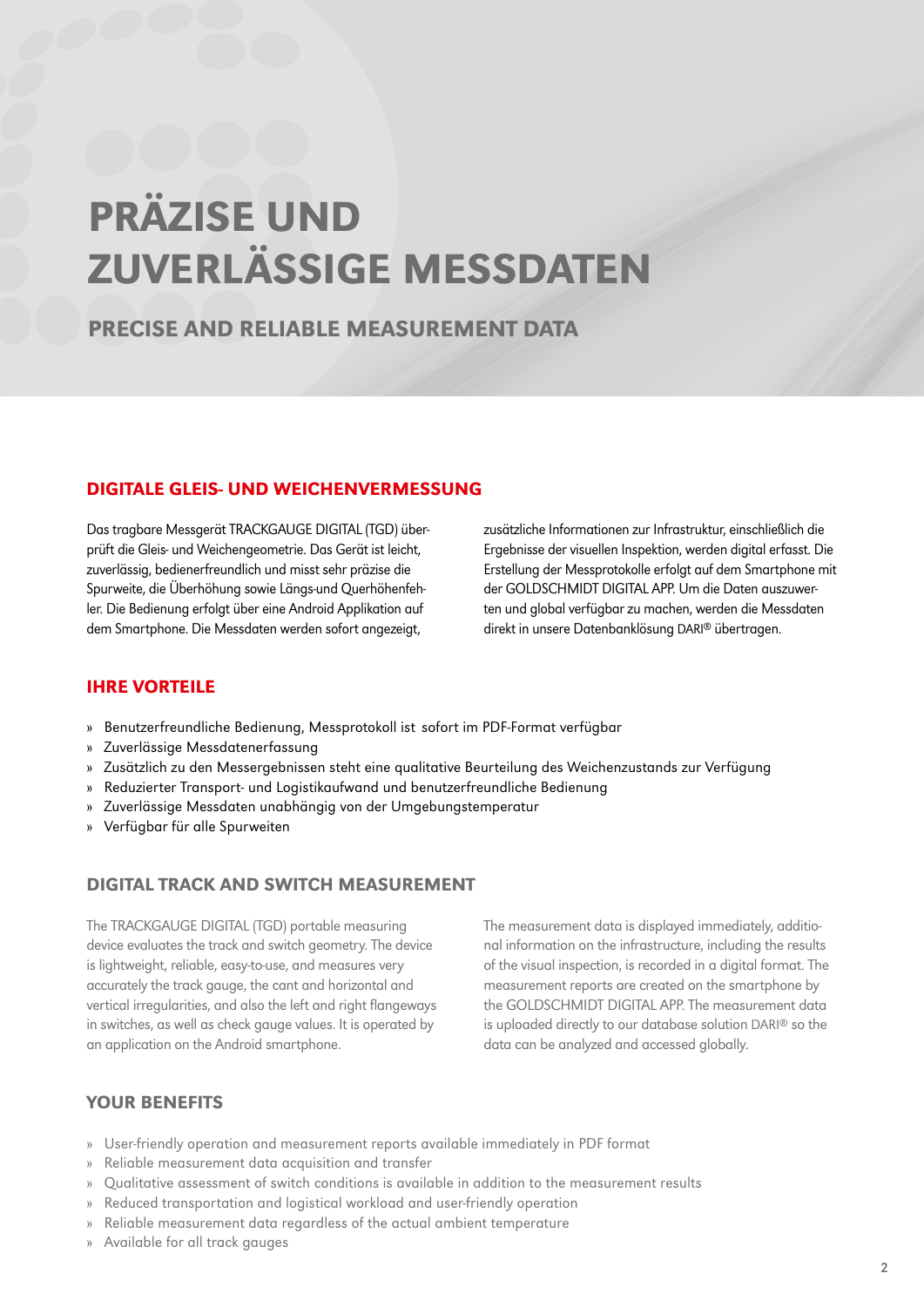# DART DIGITAL CONNECTED

#### ENTDECKEn SIE DIE NEUEN DIMENSIONEN DER GLEISBAUSTELLE

Mit GOLDSCHMIDT GOES DIGITAL schufen wir in den vergangenen Jahren völlig neue Standards in Sachen Qualität, Sicherheit, Transparenz und Effizienz bei Bau und Erhaltung moderner Schienenwege. Diese digitalen Lösungen entwickelten wir als einen neuen Industriestandard nun zu einem digitalen Netzwerk intelligenter Produkte: DARI® BY GOLDSCHMIDT – Die neuen Dimensionen der Gleisbaustelle.

Für alle DARI®-fähigen Produkte von Goldschmidt, die künftig bereits ab Kauf viele dieser neuen, vernetzten Funktionen inklusive haben, nutzen Sie weiter bequem die GOLDSCHMIDT DIGITAL APP. Aus modernen, leistungsfähigen Insellösungen entsteht so ein digitales Netz aus intelligenten, DARI®-fähigen Produkten mit völlig neuen Vorteilen und Mehrwerten für Ihre Gleisbauprojekte:

- » DARI® Data Acquisition for Rail Infrastructure Archiviert zentral Arbeits- und Messdaten in Echtzeit.
- » Vernetzte Mess- und Kontrolldaten ermöglichen sofortige Vorhersagen und automatisierte Prüfprozesse.
- » Intelligent verknüpfte Geräte erschaffen ein weltweit abrufbares Netzwerk aus Wissen und Kennzahlen.
- » Die jederzeit verfügbare Gleishistorie, der "Lebenslauf des Gleises", macht die vorausschauende Betreuung instandhaltungsintensiver Gleispunkte möglich.



weltweit abrufbar: Digitale Daten

für vernetztes Wissen.

WORLDWIDE ACCESSIBLE: Digital data for interconnected knowledge.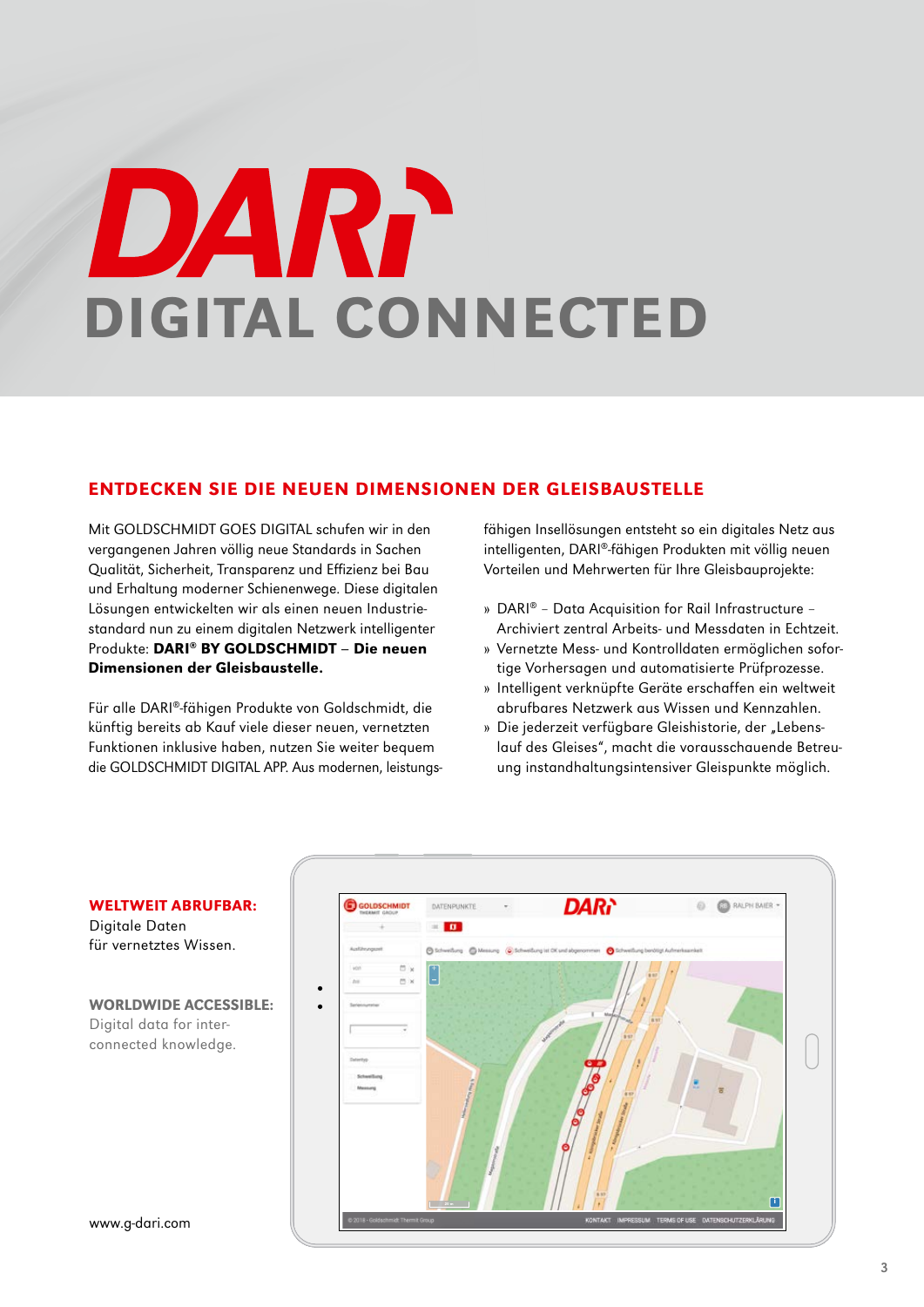

#### DISCOVER THE NEW DIMENSIONS OF THE TRACK CONSTRUCTION SITE

With GOLDSCHMIDT GOES DIGITAL we have created a completely new standard for quality, reliability, transparency and efficiency for the construction and maintenance of modern railways. These digital solutions evolved as a new industrial standard into a digital network of intelligent products: DARI® B GOLDSCHMIDT – the new dimensions of the track construction site.

All DARI® compatible products from Goldschmidt, which in future will include many of these new functions, are still conveniently using the GOLDSCHMIDT DIGITAL APP. Modern, high performance stand-alone solutions create a digital network of intelligent DARI® compatible products with completely new advantages and added value for your track construction site:

- » DARI® Data Acquisition for Rail Infrastructure Centrally archives work and measurement data in real time.
- » Linked measurement and control data allow immediate forecasts and automated inspection processes.
- » Intelligently linked devices create a globally accessible network of knowledge and key figures.
- » The always available track history, the "life story for the track", enables a predictive supervision for tracks which are subject to intensive maintenance.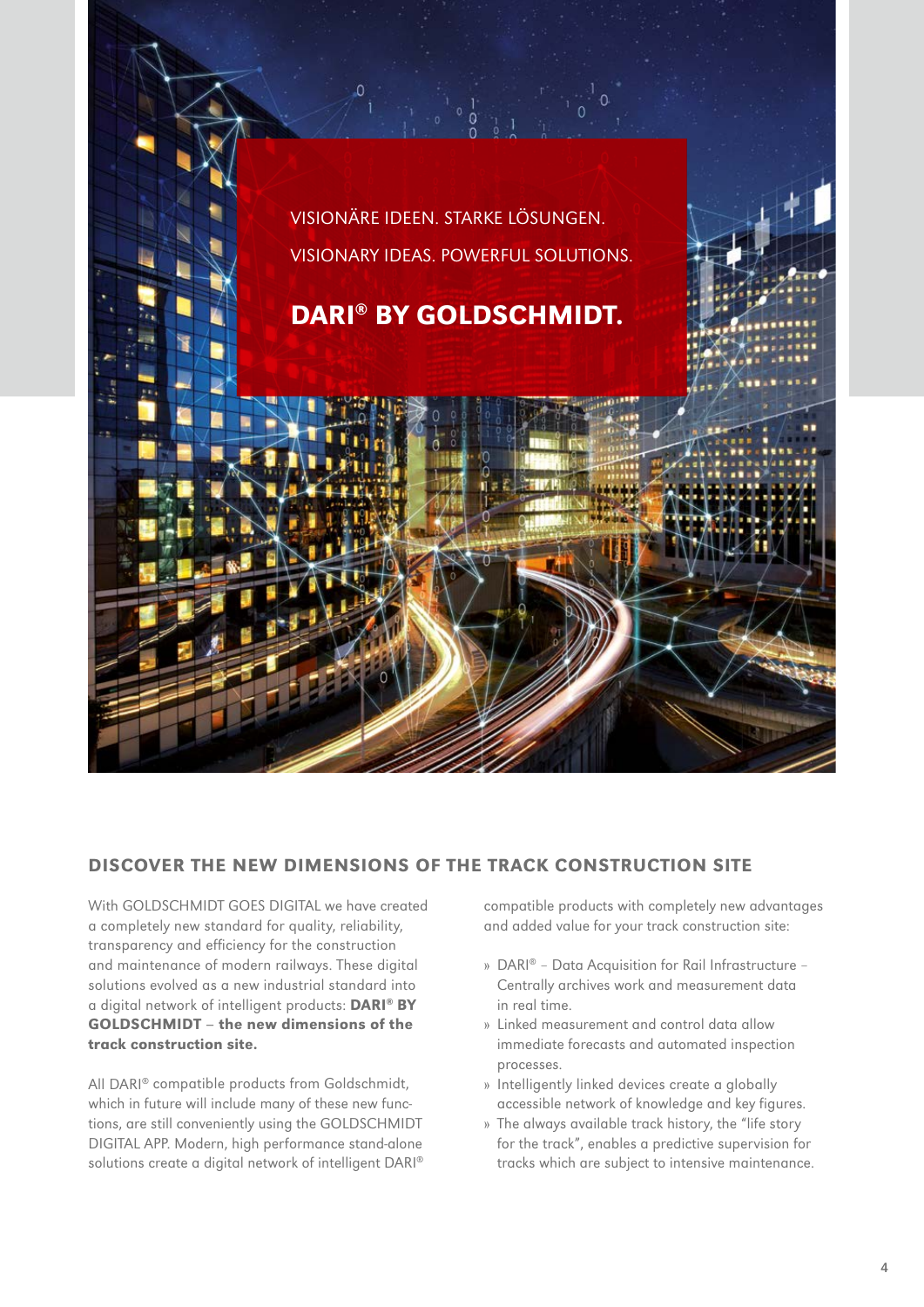

#### **EIGENSCHAFTEN**

- » Bedienung über die GOLDSCHMIDT DIGITAL APP erleichtert die Handhabung des Geräts
- » Manipulationssichere Messdaten
- » Icons zur Sichtprüfung des Gleiszustandes
- » Leichtbauweise mit magnetischen Haltern
- » Temperaturkompensation
- » Entspricht der Europäischen Norm EN 13848-4

#### TECHNISCHE DATEN

- » Datenformat: PDF
- » Wahlbare Messschrittweite: 0,5 m; 1,0 m; 5,0 m und 10,0 m
- » Einsatzbedingungen:
	- Temperatur: -20ºC +45C
	- Feuchtigkeit: 15 85%, keine Kondensation
- » Spurweite:
	- Genauigkeit: ±0,3 mm
	- Messbereich: 20 +55 mm der Nennspurweite
- » Überhöhung:
	- Genauigkeit: ±0,5 mm
	- Messbereich: ±255 mm
- » Rillenweite(links und rechts):
	- Genauigkeit: ±0,4 mm
	- Messbereich: 26-200 mm

#### LIEFERUMFANG

- » TRACKGAUGE DIGITAL Messgerät
- » Kostenfreie GOLDSCHMIDT DIGITAL APP im Google Play Store
- » DARI® Basis-Paket
- » Transporttasche
- » Ladegerät

#### FEATURES

- » Control via the GOLDSCHMIDT DIGITAL APP facilitates the use of the device
- » Tamper-proof measurement files
- » Visual inspection keys
- » Lightweight design with magnetic holders
- » Temperature compensation system
- » Corresponds to European standard EN 13848-4

#### SPECIFICATIONS

- » Data format: PDF
- » User-selectable measurement increment: 0.5 m; 1.0 m; 5.0 m and 10.0 m
- » Operating conditions:
- Temperature: -20ºC +45C
	- Humidity: 15 85%, no condensation
- » Track gauge:
	- Accuracy: ±0.3 mm
	- Measurement ranges: -20 +55 mm
	- of the nominal gauge value
- » Cant:
	- Accuracy: ±0.5 mm
	- Measurement ranges: ±225 mm
- » Groove width (left and right):
	- Accuracy: ±0.4 mm
	- Measurement ranges: 26-200 mm

#### SCOPE OF DELIVERY

- » TRACKGAUGE DIGITAL device
- » Free GOLDSCHMIDT DIGITAL APP in the Google Play Store
- » DARI® Basic package
- » Transport box
- Charger for the device